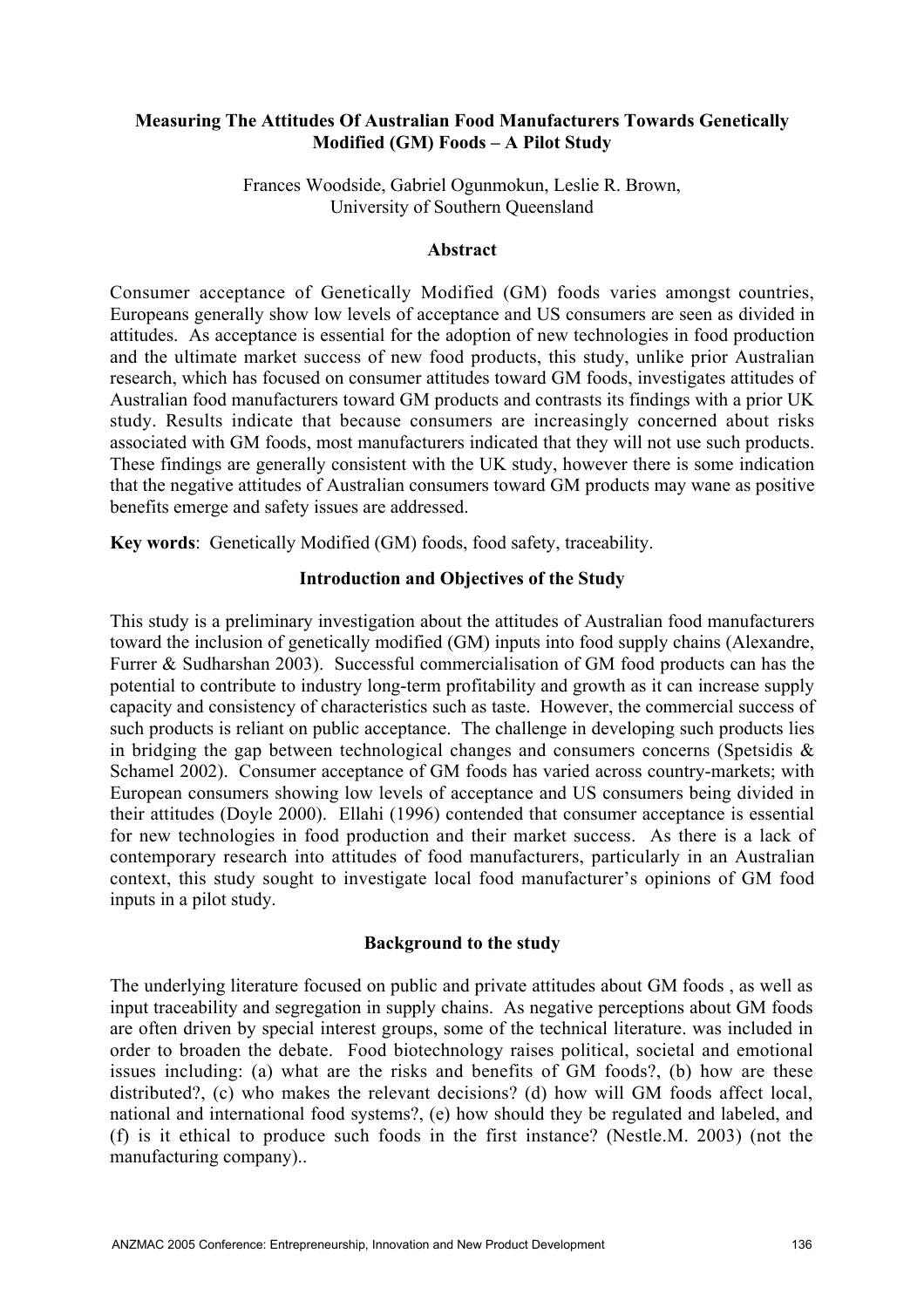The Macro-environment for GM foods: Food biotechnology issues are complex as is the science itself (Nestle 2003), and stakeholders in food supply chains have differing perspectives about its application to food production, including: (a) scientists developing plant species for increased production of foodstuffs to alleviate food shortages; government regulators wanting to ensure food safety and consumers who wanting safe food. Unless debate about these issues is kept on a rational plane, society's capacity to provide better and cheaper food may be jeopardised (Nestle 2003).

The Technical Environment: Using (GM) technology for new food development is controversial. It can enhance food quality by improving metabolic pathways, eliminating undesired properties, extending the shelf-life of products and offering efficiencies in production. Although these may be obvious, consumers have been critical of GM foods. However, food producers see a need to adapt to an environment in which consumer benefits from GM foods are clear to all.. This means that both producers and processors need to adopt a market-oriented approach in addressing consumer concerns (Spetsidis & Schamel 2002).

The Sociocultural Environment: The food safety and food technology issues are exemplified in consumers demands for '*natural*' foods (less technological input) (Grunert et al. 2000). A reluctance to accept technology mitigates against acceptance of emerging technologies like GM as many consumers see it in the same light as pesticides, growth hormones, and preservatives (Levy and Derby 2000). Accordingly, information about risks and benefits of GM foods needs to be communicated by the producer, particularly by effective labeling. Product development and promotion of biotechnology needs to include a deeper understanding of consumer knowledge and beliefs and must address consumer concerns about GM food to achieve better market acceptance. ,By adopting a consumeroriented product development strategy, radical innovations in food technologies could be accepted (Spetsidis & Schamel 2002).

The Legal environment: GM Food in Australia is regulated by Standard 1.5.2 – Food Produced Using Gene Technology, of the Australia New Zealand Food Standards Code. In December 2001, these labeling provisions were enforced and required GM food to be labeled. This implied that any food, or ingredient, with a novel DNA, or has altered characteristics must be labelled. It permits up to 1% unintentional GM ingredient in without labelling (FSANZ 2003). Whereas many supermarket packaged foods may contain ingredients from approved GM commodity crops (cotton, corn, canola, soybean, sugar beet and potato), currently no fresh GM foods are commercially available in Australia (ANZFA 2001).

Traceability of Genetically Modified Ingredients: Although Standard 1.5.2 does not require a food business to establish a management system to determine the GM status of product ingredients, documentation about genetic integrity of products was proposed (FSANZ 2003, p 19). A survey of 225 grocery items from 70 manufacturers, found many Australian manufacturers were eliminating GM ingredients. Most had been auditing ingredients and additives to identify GM sources in response to ANZFA and consumer pressure about input sources. Some had not audited because the process was difficult and costly (Ragg & Leys 1999). This survey revealed that for 12 products, manufacturers could confirm GM ingredients, but for 38 products, this was not known; for a further 10 products, manufacturers would not reveal information and overall, 101 of the 225 products did not contain ingredients which could be GM sourced. Food Standards Australia New Zealand in testing for GM in common foods found that all 51 samples complied with the GM labelling standard. They also found that whilst large food businesses documented and tested to identify ingredients from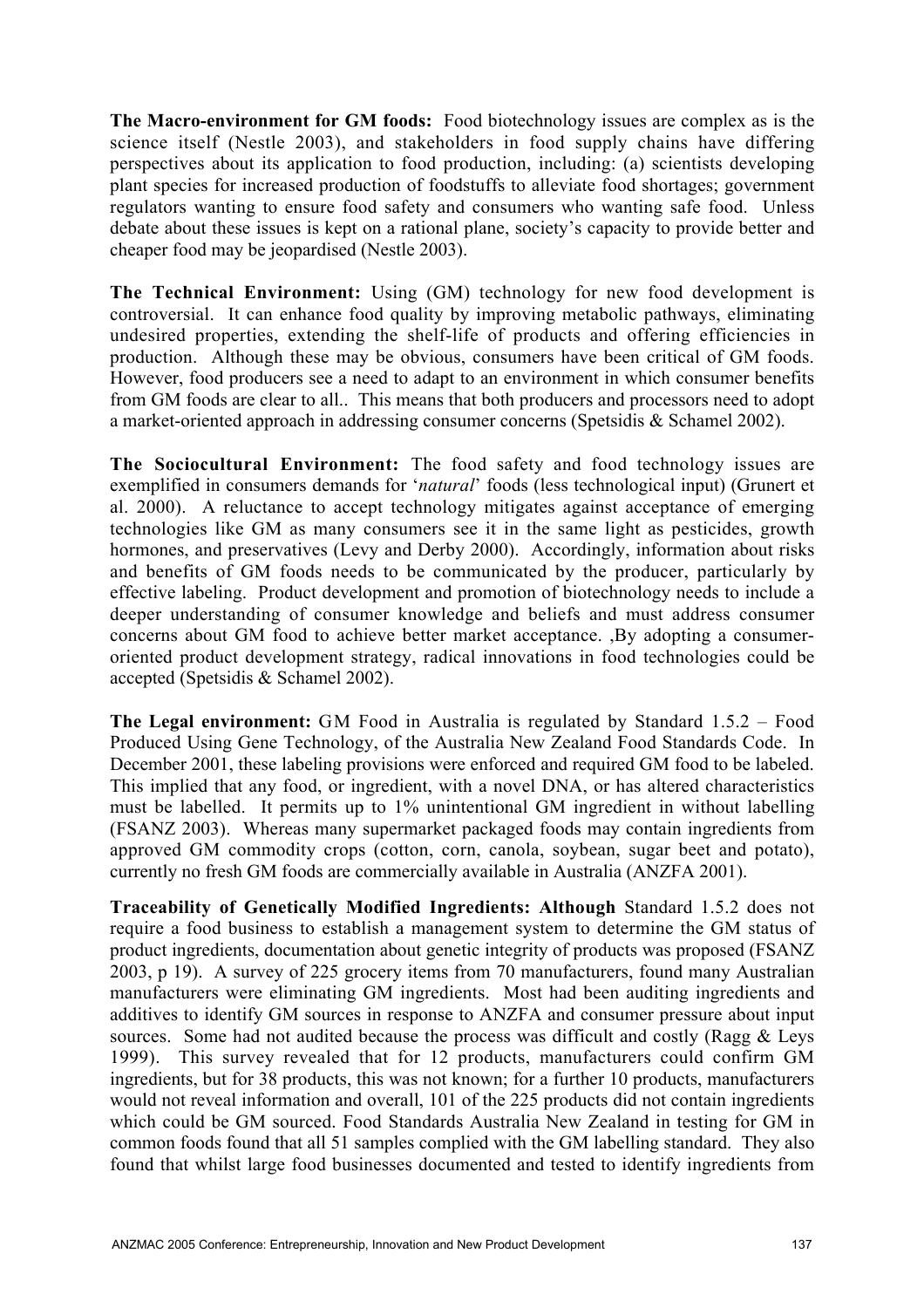non-GM sources; smaller food businesses could not determine the GM status of suppliers (FSANZ 2003).

Consumer Attitudes Toward GM Food: Verdurme & Viane (2001, 2003) and Viane, Gellynck & Verdurme 2000) identified five factors encapsulating consumer perceptions about GM food, viz: (1) safety ( health risks); (2) environmental risks; (3) perceived benefits of GM food; (4) credibility of government and industry guarantees, and (5) free choice between GM and non-GM foods. Baker & Burnham (2000), in examining these found a relationship between consumer characteristics and preferences for GM food, with consumers differentiated based, not on who they are, but on what they believe. Burton  $\&$  Pearse (2003) in studying purchasing behaviour found that 30% of respondents would not buy products with GM ingredients, despite cost and health benefits. In an Australian series of studies Cormick (2000, 2002a, 2002b), found that whilst there was a slight downturn in perceived risk and benefits of GM foods, general awareness of these issues had increased. The last study showed a slight decrease in consumer confidence in GM foods, but it was still higher than in 2001. It also showed a general increase in uncertainty and concerns, '*undoubtedly driven by the high profile public debate over GM canola'* (Cormick 2002a). Other results showed that:

- 54% believed that risks of GM food are higher than benefits (51% in 2002, 49% in 2001)
- 27% believed that benefits of GM food are higher than risks (32% in 2002, 20% in 2001)
- 40% believed that the risks with GM foods would decrease over time (45% in 2002)
- 35% believed that the risks with GM foods would increase over time (30% in 2002).

An ACNielsen (2001) survey indicated that consumers did not feel well informed about GM foods but despite these apparent strong beliefs, consumers do not always react to GM labeling. Food Standards Australia (FSANZ 2003) studied the extent to which consumers use labels to make choices, and found that the most widely used label elements were (a) the use by/best before dates and, (b) ingredients and nutrition information panel (over two thirds of consumers used such information). Interestingly, the least used labeling elements were health claims i.e. allergen declarations, GM food declaration, and novel or irradiated food declaration. Two reasons were: disinterest in labels and previous and/ or positive experiences which had eliminated the need for labels (FSANZ 2003). Similarly, a 2002 survey of Australian consumer's attitudes regarding GM food, and repeated in May 2003, examined purchase decision factors such as Australian origin of products, price, health benefits, possibility of genetic modification (DPI 2003) and found that:.

- Of six food purchase decision factors, only 9% of respondents rated '*not GM*' as most important in 2000, compared to 5% in 2002 – on a par with environment  $(9\%$  in 2000 / 7% in 2002) and organics (4% in 2000 / 5% in 2002);
- When asked to rank factors in the decision to buy GM food: 'major health benefits', 'good for the environment' and 'better taste' were seen as most important;
- 'Price' and 'appearance' were less important in deciding to buy GM food, as were 'slight health benefits' and 'a well known brand' but these two increased in importance from 2000 to 2002; and

• There was confusion about the meaning of 'GM food' (10% were not aware of it).

•

Organisational Perceptions of Genetic Modification in Food Production: In studying organisational attitudes and company policies toward GM food, amongst UK food retailers and manufacturers Ellahi (1996) addressed the following: (a) the effect of the food industry's behaviour, (policies and attitudes toward GM foods) affects the adoption of GM products; (b) why GM products have taken longer to penetrate the food system than the health care industry; and, (c) which factors may impede the future use of GM food. It found that consumer acceptance was seen by manufacturers and retailers as essential to the success of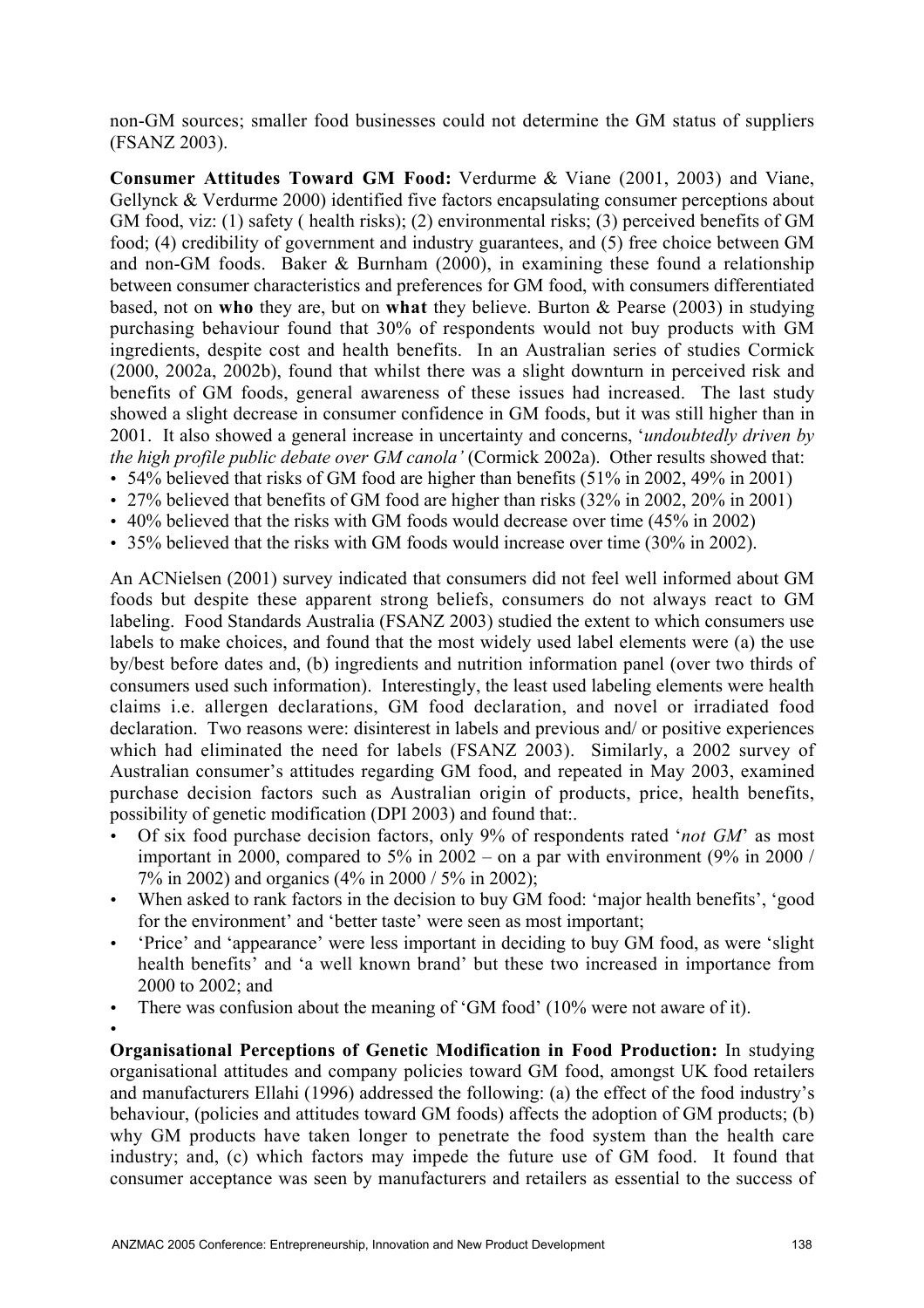GM products and influenced their decisions to use such products and, in the long term, both manufacturers and retailers believed that consumers would accept GM products, with food manufacturers identifying the food retailer as being a the key to success (Ellahi 1996). Furthermore, the study found that education of both industry and consumers was important, with manufacturers believing that the industry should focus on the promotion of consumer understanding and education about GM products, as well as researching products which would recognize consumer concerns. Understanding by manufacturers of implications of labeling, and food safety was low. As little research has considered organisational perceptions about GM products, since this time, this study replicated Ellahi's (1996) UK study in an Australian context.

### Research Design and Methodology

In attempting to define more specifically attitudes of Australian food manufacturers toward the use of GM food, a self-administered mail questionnaire consisting of 17 questions about their attitudes towards using GM ingredients was distributed to 452 brand managers from 158 food manufacturers identified from the Greenpeace 'Truefoods' booklet. All questions were attitudinal in nature and used a five-point Likert-type scale ranging from 1 "Strongly disgree to 5 'Strongly agree' to elicit responses. During questionnaire collection, it was found that although questionnaires were sent to 452 brand managers from the 158 companies, respondent companies only completed one questionnaire, not one for each brand as intended. In order to improve the response rate, follow-up phone calls were made and duplicate questionnaires sent to some companies. A final total of 51 usable questionnaires were received, resulting in an effective response rate of 11%. Although low, this compares with similar studies, particularly as the topic is contentious. Rates for two similar studies about GM responses were; Burton & Pearse (2002) 16% and Ellahi (1996) 24%.

### Data Analysis and Results

As the Ellahi (1996) data set was unavailable, a full comparative analysis was not possible. However, descriptive analysis was conducted to investigate the sample organisations' perceptions of GM food and comparisons made to Ellahi's (1996) results. It should be noted that some social desirability bias may be present in this study where the respondent wishes to create favourable impressions for the study, and answers questions which give the socially desirable responses rather than describing their true feelings. Findings were as follows:

Australian food manufacturers intentions toward using GM foods: Most respondents answered questions about GM products with considerable intensity. Some added a comment saying that '*our company WILL NOT use GM ingredients under any circumstances'*. In this study, about a third (31%) of companies agreed that they will be considering using GM product in some cases, with just 20% agreeing that their company would consider GM ingredients on the basis of costs only. This contrasts with Ellahi's (1996) study where 81% of respondents agreed that '*our company will be considering using GM products on a case-bycase basis*'.

Importance of Traceability and Segregation: Most (94%) respondents in this study agreed that '*Traceability of ingredients is important'* and 98% disagreed with the statement '*Segregation of GM products from non-GM products is unnecessary*'. Similar results were reported in Ellahi's (1996) study. Again, most respondents agreed that '*my company believes that labelling of GM products will deter consumers from buying the product*.' Additionally,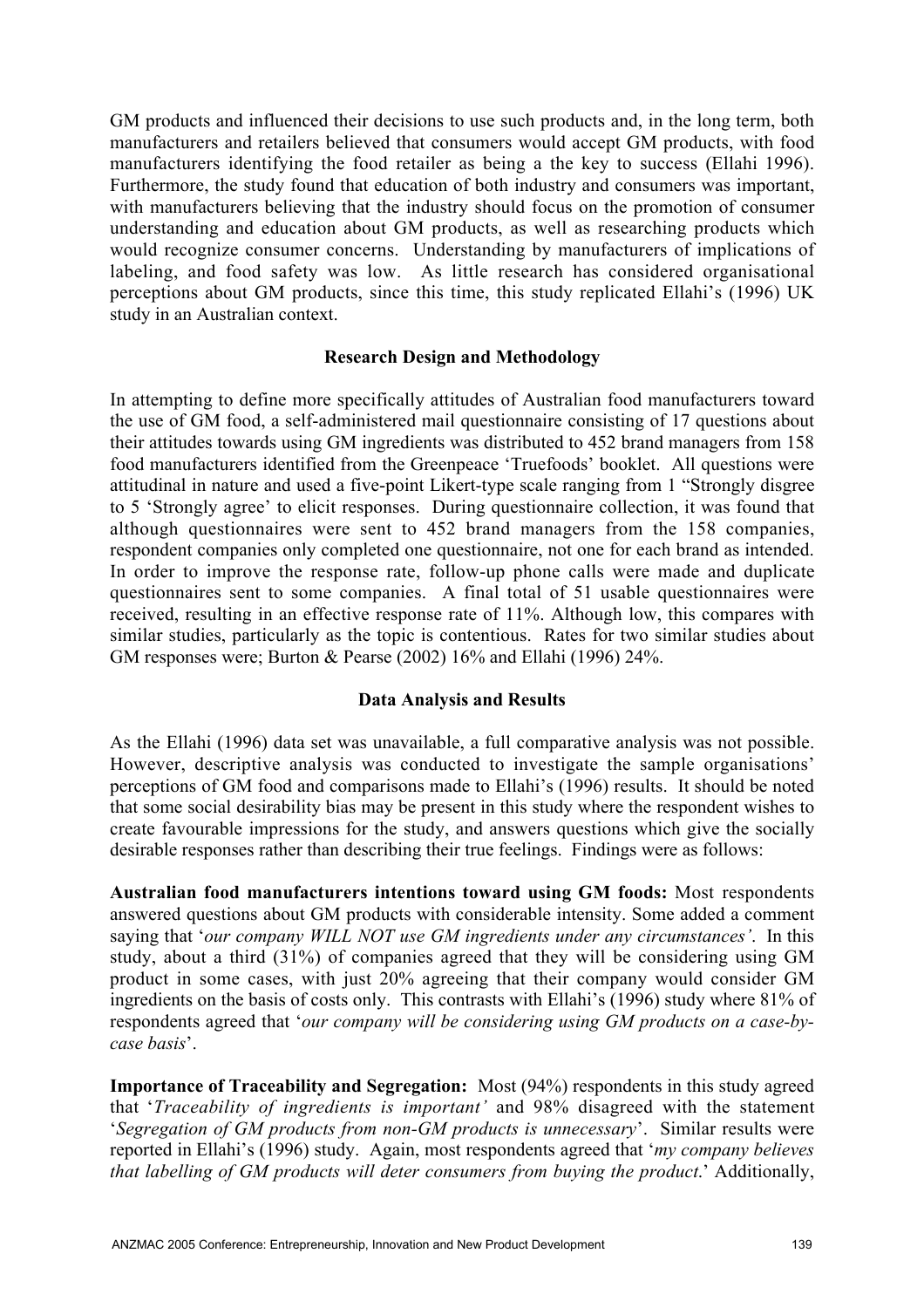74 % of respondents (this study) were concerned with the possibility of new allergens arising from GM products and only 16 % agreed that: '*products which are chemically identical and not distinguishable from the same unmodified product do not need to be labelled'*, indicating a preference for labelling and segregation of non-GM and GM products.

Comparison of Australian and UK Food Manufacturers: Concurrence between these results and those of Ellahi's (1996) study of UK food occurred on the following points:

- If the inserted copy gene has been destroyed by processing we do not think this food needs to be labelled to indicate its original presence (UK 63% disagree/ this study 78%).
- Labelling of all GM foods is not practical (UK 62% disagree/ this study 74 %).
- The decision to label a GM product should rest with the food manufacturer and/ or retailer (UK 74% disagree/ this study, 84%).
- GM products which are analytically equivalent to their non-modified counterparts will be indistinguishable (UK 57% disagree/ this study 57%).
- The possibility that new allergens could arise from the GM product is a concern to my company (UK 74% agree/ this study 59%).
- The cost of segregating a particular GM product from other non-modified products will override any other benefits the GM food product or ingredient may have (UK 56%, disagree/ this study 61%).
- Segregation of GM foods is necessary for labelling specifications (UK 51% agree/ this study, 73%).

Responses to the statement '*the retailer's decision to stock a product made using a particular GM product will be of paramount importance to my company*', were mixed, most (75%), in the British study agreed but only 35% in this study agreed. Although only 26% of UK food manufacturers in Ellahi's (1996) study agreed that current regulatory guidelines on GM modified products were sufficient, 47% of Australian respondents agreed; however it should be noted that regulations have changed since Ellahi's (1996) study.

### Conclusions and limitations

Existing literature indicated that food manufacturers are influenced by consumer in relation to using GM foods. In this study it was found that most organisations indicated that they would not consider using GM ingredients on the basis of cost benefits alone which was markedly different from the previous` UK study results. Furthermore, issues of labeling and segregation were more widely accepted by Australian food manufacturers than in the earlier UK study. However, although cost concerns related to these issues were probably the major barrier to the consideration of using GM products, concerns in Australia about health risks associated with using GM products were important decision factors.. However, this pilot study was limited by the small sample and as such should not be seen as truly representative of Australian food manufacturers. Future research should seek larger samples in order to improve validity and replications and extensions of this study might consider more objective measures, and also longitudinal studies to probe attitude change.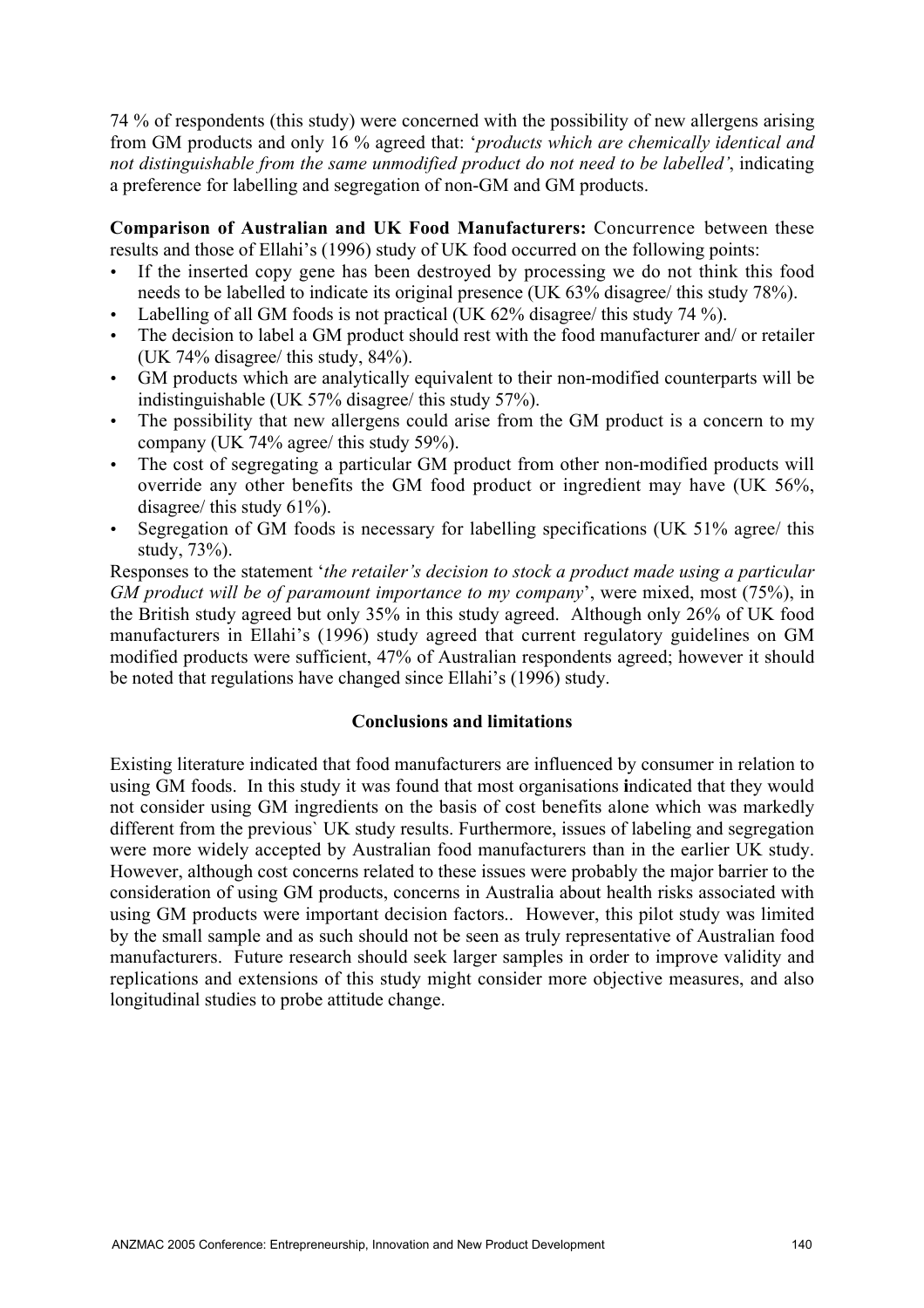## References

ACNielsen, (2001), Consumers Still In Dark On GM Food, (accessed February 9, 2003), [available at http://www2.acnielsen.com/site/index.shtml].

Alexandre, M, Furrer, O & Sudharshan, D (2003), A Hierarchical Framework of New Products Development: An Example From Biotechnology, European Journal of Innovation Management, vol. 6, no. 1, 48-63.

ANZFA (2001), GM Foods, (accessed May 16, 2003), [available at www.foodstandards.gov.au/meadiareleasespublications/publications/genetically].

Baker, G.A. and Burnham, T.A. 2002, The Market for GM Foods: Consumer Characteristics and Policy Implications, International Food and Agribusiness Management Journal.

Burton, M and Pearse, D., 2003, Consumer Attitudes Towards Genetic Modification, Functional Foods, and Microorganisims: A Choice Modeling Experiment for Beer, AgBioForum, vol. 5, no. 2.

Cormick, C., 2002(a), Differing Attitudes To GM Foods in Different Parts of Australia, (accessed December 21, 2002), [available at www.biotechnology.gov.au].

Cormick, C., 2002(b), Survey Shows More Australians Would Eat GM Food Despite Concerns, (accessed December 21, 2002), [available at www.biotechnology.gov.au].

Doyle, M., 2000, The Consumer Research Report. Philadelphia P.A: vol. 31, no. 1.

DPI, 2003, Drivers of Consumer Behaviour GM Food, (2003), (accessed February 13, 2003), [available at www.dpi.qld.gov.au/bsu/11429.html].

Ellahi, B., 1996, Genetic Modification for the Production of Food: The Food Industry's Response, British Food Journal, vol. 4, no. 5, 53-72.

FSANZ 2003, GM Food Passes Labelling Tests, Food Standards Australia New Zealand, (accessed August 26, 2003),[available www.foodstandards.gov.au/mediareleasepublications/].

Grunert, K., Lahteenmaki, L., Nielsen, N., Poulsen, J., Ueland, O. and Astrom, A., 2000, Consumer Perception of Food Products Involving Genetic Modification: Results from a Qualitative Study in Four Nordic Countries, (accessed January 21, 2003), [available at www.mapp.asb.dk/WPpdf/wp72.pdf].

Nestle, M., 2003, Safe Food, Bacteria, Biotechnology and Bioterrorism. Los Angeles: University of California Press.

Ragg, M., and Leys, N. 1999), Manufacturers Shun high-tech Foods - For Now, Business Intelligence Australia Pty. Ltd. ABIX: Australian Business Intelligence, Sunday Age, July 25.

Spetsidis, N.M and Schamel, G. 2002, A Consumer-based Approach towards New Product Development through Biotechnology in the Agro-food Sector*,* Market Development for GM Foods, Faculty of Agriculture and Horticulture, Institute of Economic and Social Sciences, University of Berlin, Berlin, Germany.